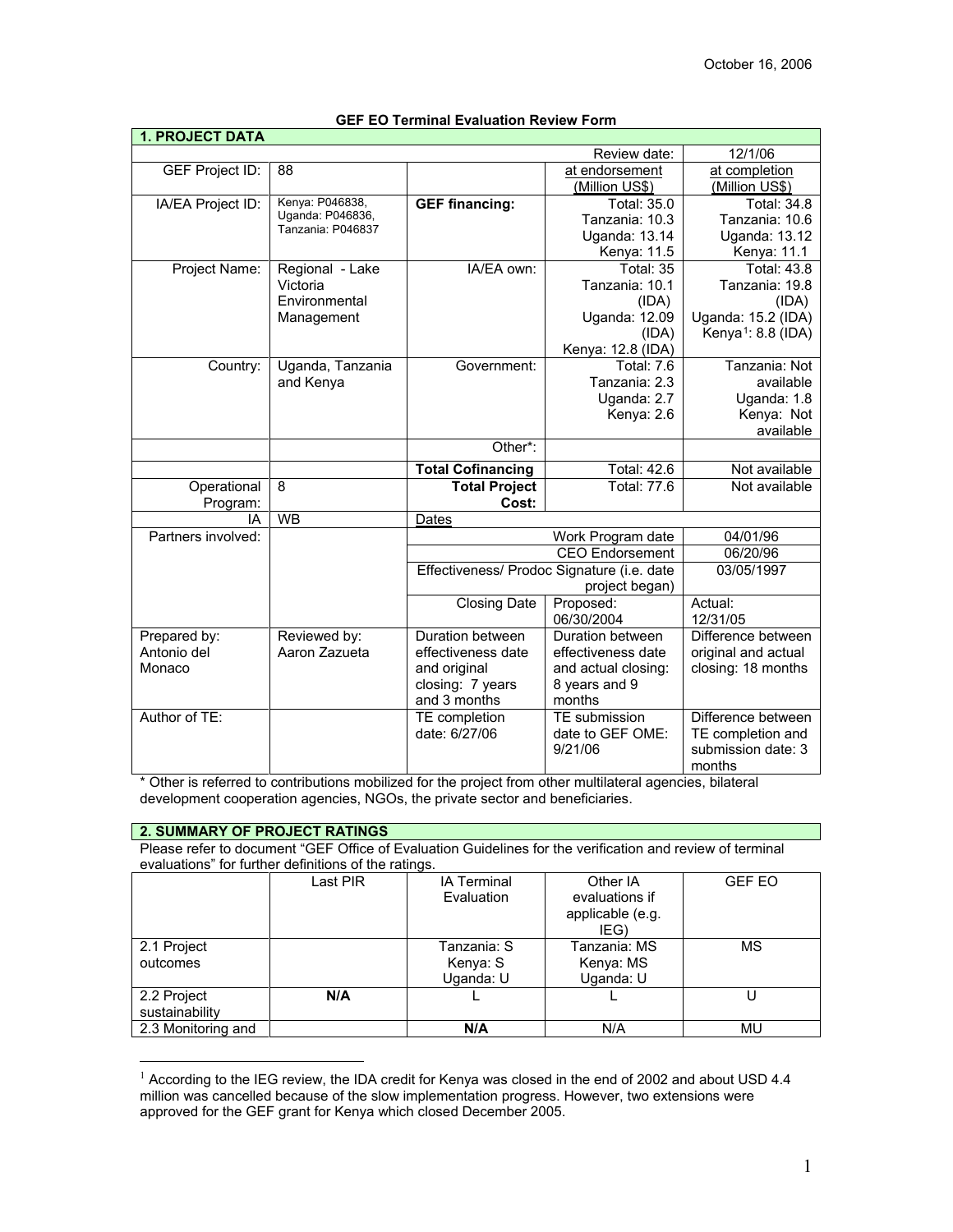| evaluation         |     |     |  |
|--------------------|-----|-----|--|
| 2.4 Quality of the | N/A | N/A |  |
| evaluation report  |     |     |  |

Should this terminal evaluation report be considered a good practice? Why? Is there a follow up issue mentioned in the TE such as corruption, reallocation of GEF funds, etc.?

#### **3. PROJECT OBJECTIVES AND ACTUAL OUTCOMES**

#### **3.1 Project Objectives**

• **What are the Global Environmental Objectives? Any changes during implementation?** To rehabilitate the lake ecosystem for the benefit of the people who live in the catchment, the national economies of which they are a part, and the global community. No changes according to the TEs of the countries.

• **What are the Development Objectives? Any changes during implementation?**

To: (a) maximize the sustainable benefits to riparian communities from using resources within the basin to generate food, employment and income, supply safe water, and sustain a disease free environment; and (b) conserve biodiversity and genetic resources for the benefit of the global community. In order to address the tradeoffs among these objectives which cut across national boundaries, a further project objective is to harmonize national management programs in order to achieve, to the maximum extent possible, the reversal of increasing environmental degradation. According to the TEs, the objectives were stated broadly and not changed during the course of implementation. Emphasis within each of the components changed over time, but within the broadly stated goals for the project. The component level objectives were fluid during the course of the project, and underwent change following shifts in emphasis and focus at key milestones (mid-term, the 2003 stock-taking and in the final phase). As a result, the TE indicates that the development modified objectives were: **"to (i) provide the necessary information to improve management of the lake ecosystem, (ii) establish mechanisms of cooperative management by the three countries, (iii) identify and demonstrate practical, self-sustaining remedies, while simultaneously (iv) building capacity for ecosystem management"**.

According to IEG, the project performance is being assessed against these more specific objectives which most closely match the intent inferred in the design.

**3.2 Outcomes and Impacts**

• **What were the major project outcomes and impacts as described in the TE?**

According to IEG, the lack of adequate measurable development objectives and associated performance indicators for each component makes it difficult to assess achievement in terms of results on the ground related the improvement of the Lake ecosystem. In addition, the benefits to the local communities were presented in a limited fashion, especially in terms of return to these communities from improved fishing stocks and related diversification of fish species. Cost benefit analysis at regional level to identify trade offs among various usages was not carried out. Other information applicable to each country and the ratings provided by IEG include:

**In Tanzania:** The achievement of the development objectives as defined after the mid term review (outcomes) is rated **Moderately Satisfactory**. Project implementation was slow. The project closing date was extended by two years, which allowed for a few activities to be completed with reasonable impact.

The implementation process was not adequately guided by well defined results based framework. Instead it achieved sequential incremental progress. The lack of strategic focus impeded prioritization and fed insularity within the components. Activities under the project were weakly linked to the ongoing work of the relevant ministries. Lack of emphasis on cost effectiveness, efficiency, and consistent quality assurance reflected weakness in technical and administrative management.

**For Uganda:** The overall implementation performance (outputs) was **Moderately Satisfactory**, and the achievement of the development objectives (outcomes) was **Moderately Satisfactory**. More details are provided below under effectiveness.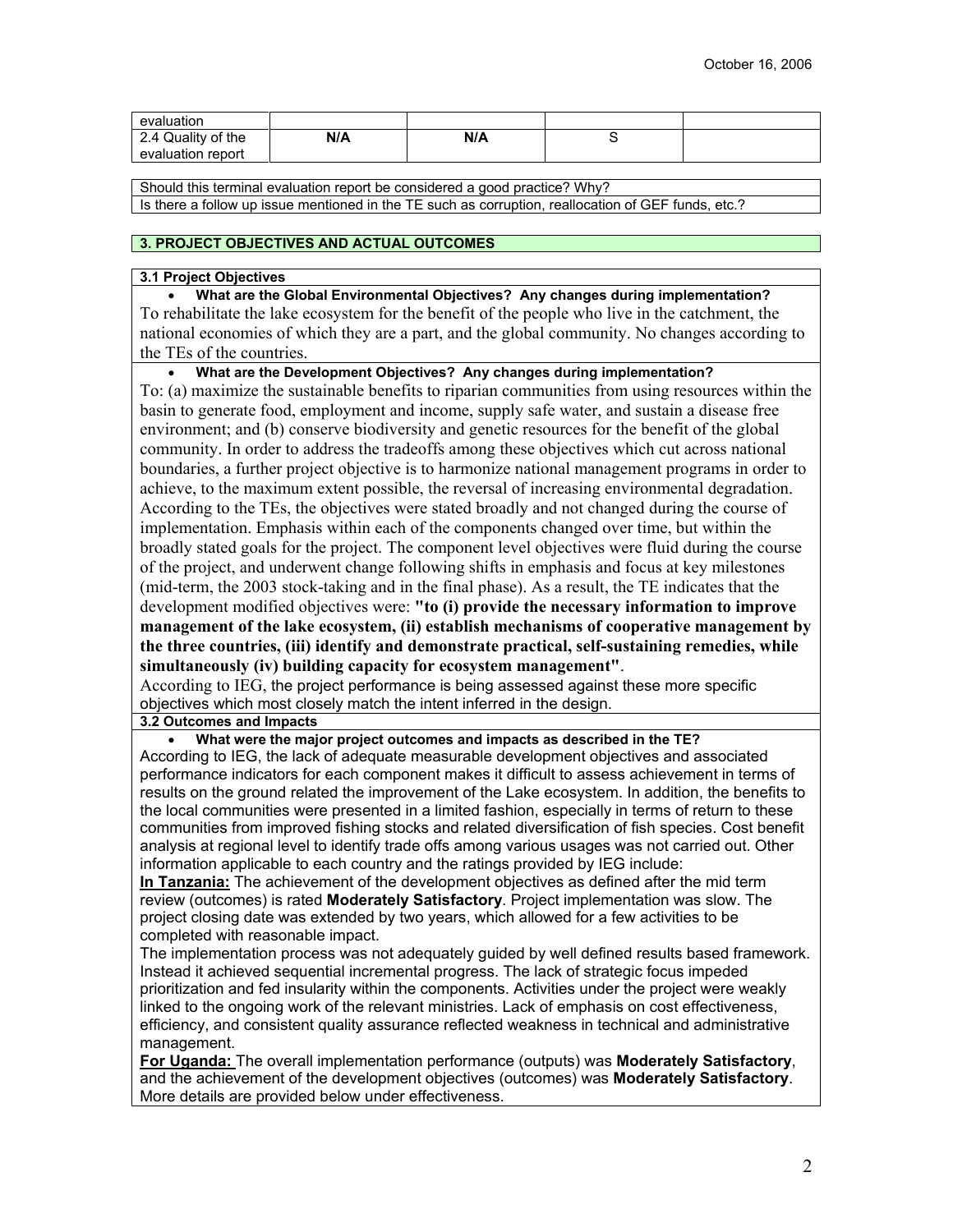**For Kenya:** The overall implementation performance (outputs) was **Moderately Unsatisfactory**, and the achievement of the development objectives (outcomes) was **Unsatisfactory**. Project implementation was slow. The first two years of implementation were not productive. Much time was taken with establishment of the secretariats and related management, financial and procurement procedures.

Implementation in Kenya lagged behind the other two countries through most of the project because of slow funding by the government. The poor performance of the project and its unsatisfactory rating necessitated closing of the IDA credit (with 30 percent undisbursed) at the end of 2002, further reducing the scope of activities. Despite Kenya's positive contribution to the design effort, the country's inability (both on the part of the Government and the implementing agencies) to address chronic weakness in management during implementation greatly weakened the entire effort of the three countries.

# **4. GEF EVALUATION OFFICE ASSESSMENT**

# **4.1.1 Outcomes**

**A Relevance** Rating: MS

According to IEG the regional program for the sustainable management of Lake Victoria was relevant to the needs of the riparian countries to sustain efficient management of the Lake. The Lake is the source of the White Nile, which is an integral part of the Nile River Basin shared by nine countries. Local communities living around the Lake have been dependent on the Lake resources for their living, transport, fisheries, and energy. The IDA/GEF support was in response to requests from the riparian countries. The design addressed local, national, and regional issues with a high degree of stakeholders participation, well focused on appropriate scientific questions, but with limited explanation to policy makers and the public as to how solutions to these questions could be utilized. The project design was complex and the functional relationships among the components were loose and lacking strategic connections. In fact, according to IEG, activities under the project were weakly linked to the ongoing work of the relevant ministries.<br>B Effectiveness **Rating: MS** 

### **B Effectiveness**

According to IEG, at the local level, the activities led to increased capacity in the communities, enabling them to improve resource management, with many positive environmental externalities as well as contributing to improved livelihood. However the level of achievement of most objectives below was rated MS by IEG. Other information assessed by IEG includes:

# **For Tanzania:**

**Objective one:** *Provide the necessary information to improve management of the lake ecosystem: Satisfactory.* The project supported many knowledge-building activities that advanced the understanding of the Lake Ecosystem, levels and sources of pollution, fish stocks, and hydrology. According to the TE, some of the finding are:

- Biodiversity of fish has declined, but many species thought to be extinct in the watershed are in fact present in refugia in satellite lakes.
- A sustainable catch of Nile Perch is probably within the range of 220,000 tons annually (trawl
- surveys) to 350,000 tons annually (acoustic survey).
- Point sources of pollution are important locally and have effects on public health, but are not the largest sources of phosphorus and nitrogen exacerbating eutrophication of the lake.
- Eutrophication is primarily due to nitrogen and phosphorus from atmospheric deposition, although the relative contribution of the catchment to it is yet unknown.
- The lake level has varied significantly over time and is highly sensitive to small changes in the balance of inflows and outflows.
- Constructed wetlands can be effective measures to enhance the contribution that natural wetlands make toward water quality.
- Water hyacinth can be effectively contained in the lake through biological control (weevils), but weevils are less effective in the rivers that flow into the lake.

### **Objective two**: *Establish mechanisms of cooperative management by the three countries: Satisfactory*

The three countries made considerable progress in advancing the regional perspective in both planning and implementation. The Lake Victoria Fisheries Organization was operationalized,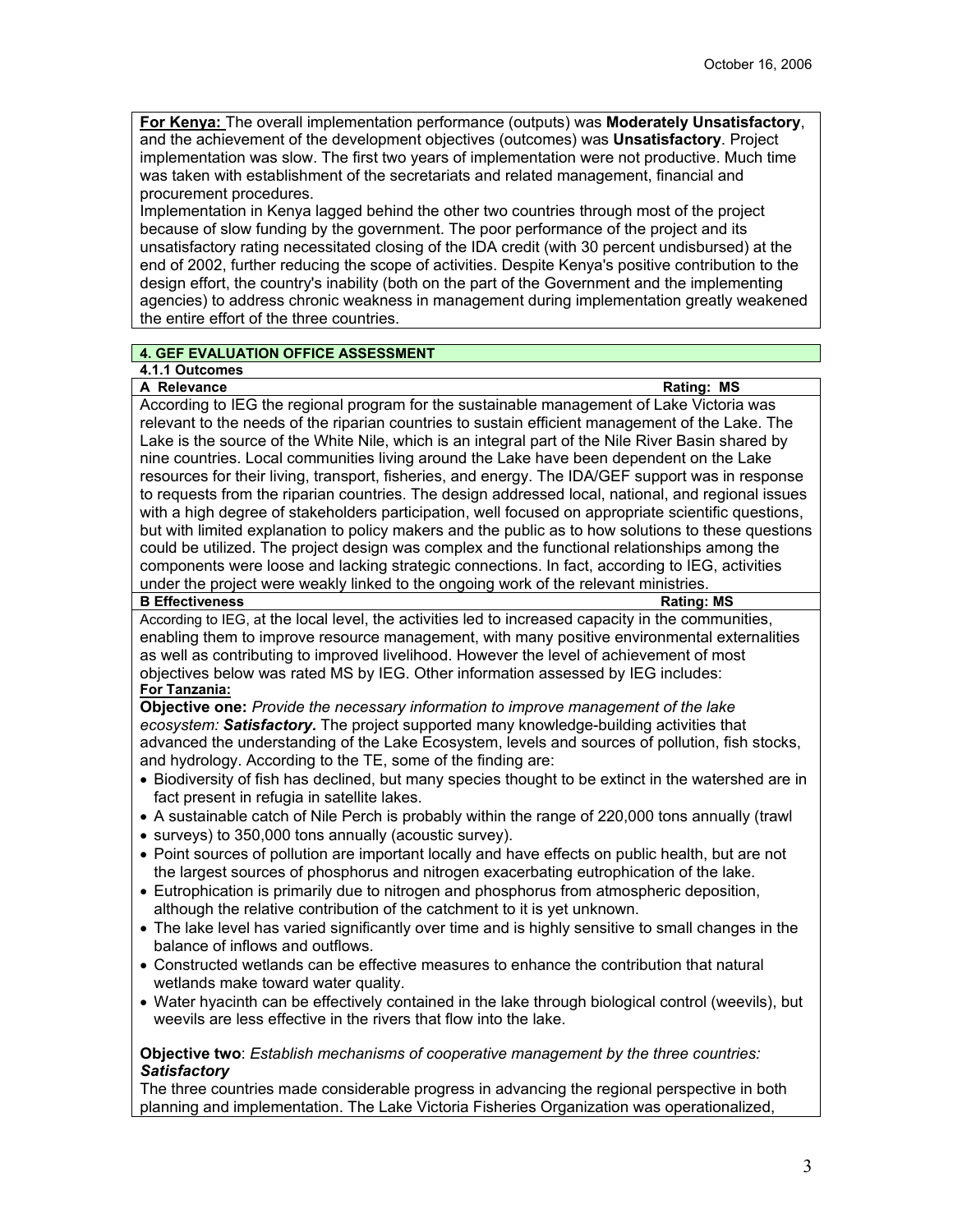although it requires strengthening. Fisheries sector rules and regulations were harmonized and regional information exchange was strengthened. For example, according to the TE, the East African Community (EAC) passed the Lake Victoria Protocol and, with its ratification by member states in November 2004, created the Lake Victoria Basin Commission (LVBC) to be based in Kisumu. Subsequently, a common Lake Victoria Vision was developed by the partner states with extensive consultation at the community level. Through the EAC and Lake Victoria Basin Commission, it is expected that the riparian states will be in a much stronger position in the future to act on the enhanced knowledge about the lake by agreeing on common enforcement of standards and regulations, some of which are now on the books but unevenly enforced.

# **Objective three:** *Identify and demonstrate practical, self-sustaining remedies: Moderately satisfactory*

The project contributed to establishing and strengthening co-management of natural resources. The participatory approach combined with micro-projects proved to be successful and costeffective while improving local livelihoods and empowering communities. For example, according to the TE, water hyacinth infestation was reduced to non-nuisance levels through introduction of the weevils, and the symbiotic relationship between the insect and plant populations provides biological sustainability; i.e., when the hyacinth expands, the weevil population grows to bring it back into check. Work of the fish quality laboratory resulted in lifting of the temporary EU ban on import of fish from the lake, and the quality laboratory remains functioning. Better land management in the catchment and wetlands contributed to the reduction of silt and pollution entering the lake but could have benefited from improved targeting through stronger links with relevant ongoing research. The pilots and investments under the industrial and municipal effluent management, however, were problematical. A pilot to test an artificial wetland for municipal treat of effluents at Butuja was constructed, but could not be fully tested due to delayed completion of the waste water treatment plant at Mwanza, which was operationally linked to the pilot. The lessons could not therefore be fully absorbed or scaled up. Municipal and industrial treatment facilities planned with sources of funding outside the project were either delayed or deferred, and hence the interventions to address industrial and municipal pollution under the project were not successful. Untreated municipal and industrial waste continues to flow into the lake.

### **Objective four**: *Building capacity for ecosystem management: Satisfactory*

Training and research activities financed by the project provided experience in designing scientific research and resource management, while technical skills were upgraded and the implementing institutions were equipped. Staff was trained in advanced degree courses (M.Sc. and Ph.D.) and others received on-the-job training and participated in short courses. Capacity building and awareness raising campaigns targeted local communities through a variety of instruments (use of local media, training days, workshops, study tours etc.) A Cleaner Production (CP) program was launched and provided useful lessons in industrial waste management. However, capacity building efforts were uncoordinated and opportunistic, rather than based on a well-defined strategy addressing identified needs.

# **For Uganda:**

**Objective one**: *Provide the necessary information to improve management of the lake ecosystem: Moderately Satisfactory.* The project supported activities designed to increase understanding of the Lake Ecosystem, particularly in the sources of pollution, fish stocks, and hydrology. Great emphasis was placed on data collection and less on analysis, collation and dissemination. Quality of reports was not consistent. The lack of time-series data prevented conclusive analysis. Planned sedimentation studies were not completed. The effort at comprehensive lake modeling exceeded capacity at this stage, and was not fully successfully undertaken.

**Objective Two:** *Establish mechanisms of cooperative management by the three countries*: *Moderately Satisfactory*: An important institution, the Lake Victoria Fishery Organization (LVFO) was operationalized, although it requires strengthening. Fisheries sector frameworks were harmonized. Regional synthesis reports were prepared but not of high quality. **Objective three**: *Identify and demonstrate practical, self-sustaining remedies: Moderately*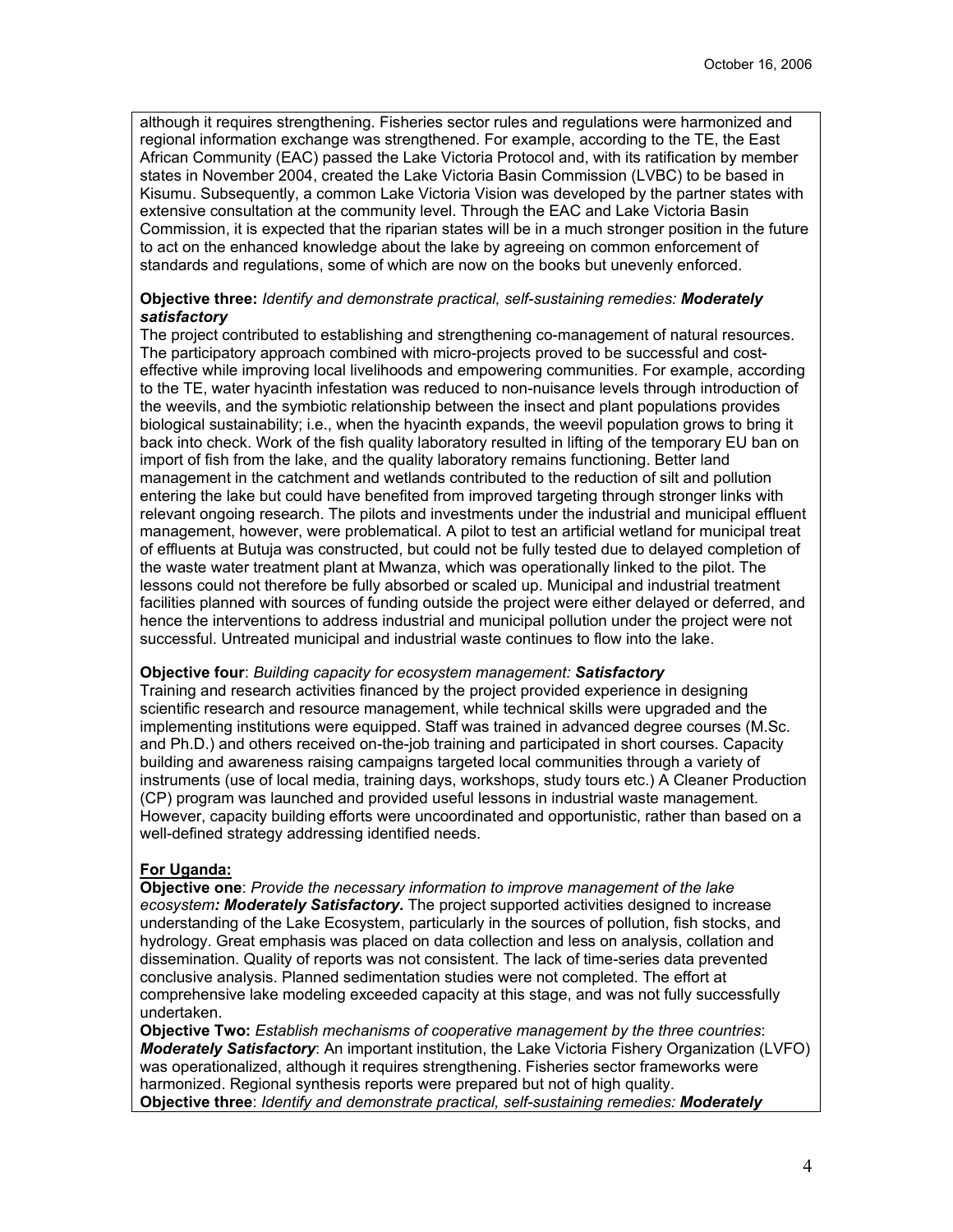**Satisfactory**: The project contributed to establishing and strengthening co-management of natural resources. The participatory approach combined with micro-projects proved to be successful and cost-effective while increasing local livelihoods and empowering communities. **Objective Four:** *Building capacity for ecosystem management*: *Moderately Satisfactory*. Efforts to improve forests through local institutions was largely not successful. Most of the activities in the project were oriented towards capacity building. in scientific research and resource management, while technical skills were upgraded.

# **For Kenya:**

**Objective one:** *Provide the necessary information to improve management of the lake ecosystem: moderately satisfactory.* The slow implementation did not allow for achieving full benefits of this objective specially in monitoring water quality and establishing the database. **Objective two**: Establish mechanisms of cooperative management by the three countries*:*  **Moderately unsatisfactory***.* Delays in government actions slowed progress in advancing the regional perspective in both planning and implementation. The efforts of the other riparian allowed the Lake Victoria Fisheries Organization to become operational although it requires strengthening. Fisheries sector rules and regulations were harmonized and regional information exchange was not always possible because of weak planning by the government.

**Objective three:** *Identify and demonstrate practical, self-sustaining remedies: Moderately satisfactory.*

The project contributed to establishing co-management of natural resources. The participatory approach combined with micro-projects proved to be successful and cost-effective while improving local livelihoods and empowering communities. The activities were designed to increased capacity in the communities, enabling them to improve resource management and improved livelihoods. However, not all these activities were implemented because the project was not extended due to weak performance.

**Objective four**: *Building capacity for ecosystem management:* **Unsatisfactory**. Not all Government agencies carry out their responsibilities. Inspection panel criticized government for poor consultation with beneficiaries in testing technology for the control of water hyacinth. Funds were not properly allocated to enhance capacity building scientific research and resource management, and the national secretariat was unable to adequately address the implementation problem.

#### **C Efficiency (cost-effectiveness) Rating: MU**

According to IEG, efficiency is rated as *Not Available* due to the lack of evidence, the environmental nature of the project and the difficulty of assessing the longer term benefits at this "early stage" and it indicates that more could have been done in the analysis of cost effectiveness.

The TE indicates that one particular focus of the GEF support was the elaboration of a strategic framework for a large program of investment, particularly on municipal waste management and soil conservation that has not resulted to date. The project's lack of success in addressing direct pollution from point sources diminished achievement of goals for water quality. Despite the difficulties in implementation, the TE judges the project to be satisfactory in meeting outputs, and marginally satisfactory in meeting objectives stated for the first phase.

This project cost more than 80 million dollars and was supposed to be implemented over 7 years but ended up being implemented over almost 9 years. The objectives were reduced from rehabilitating the lake ecosystem to providing the necessary information to improving the management of the lake ecosystem, establishing mechanisms of cooperative management by the three countries, and demonstrating practical, self-sustaining remedies, and building capacity for ecosystem management and still many of this fell short of being satisfactory achieved according to the TE. In the context of the costs, the duration, and the level of achievement of the project objectives with most rated MS in 2 of the 3 participating countries, the efficiency of the use of financial resources is Moderately Unsatisfactory.

# **4.1.2 Environmental Impacts**

Uganda was the only one among the partner states to make progress on reducing direct point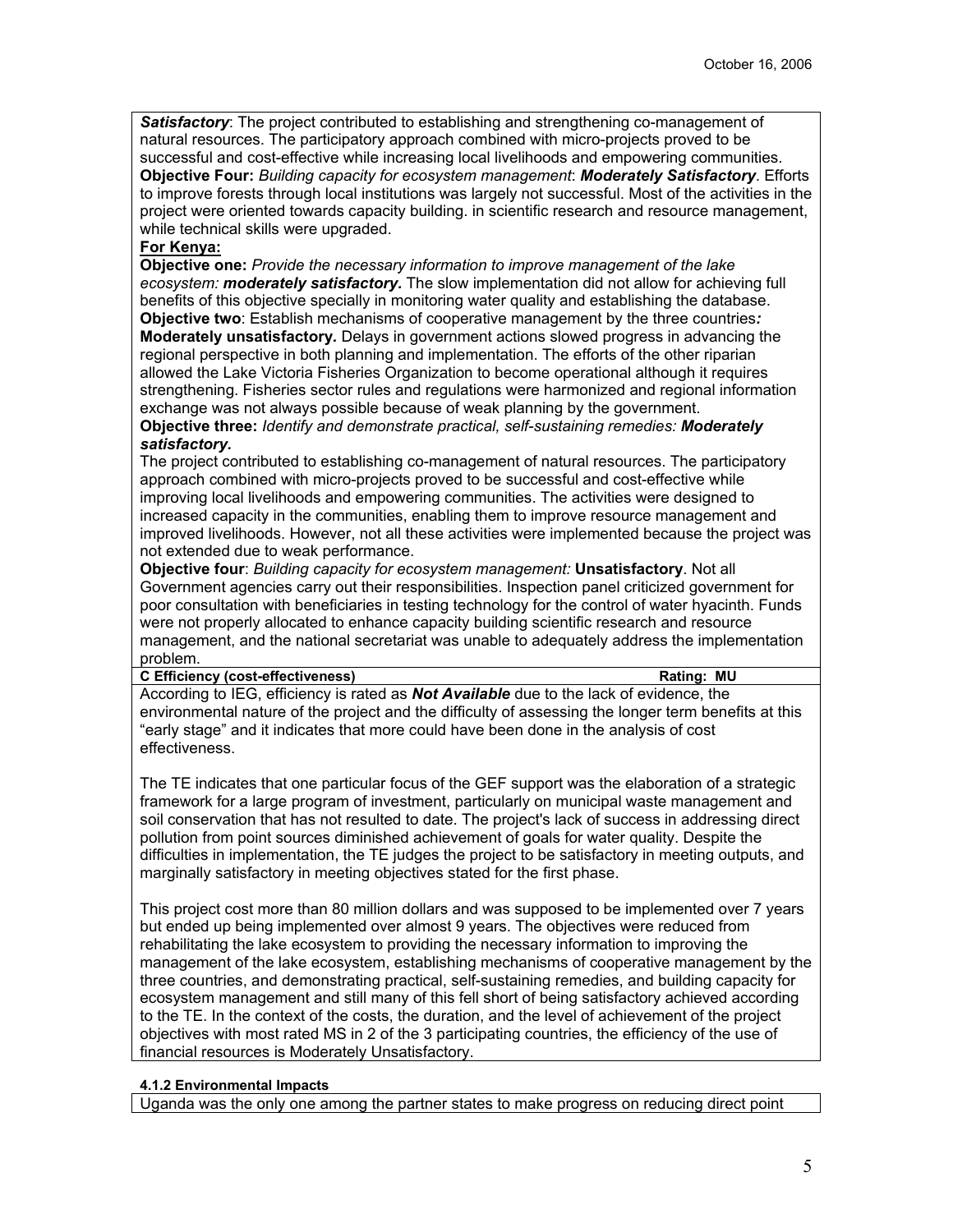source pollution entering the lake through the rehabilitation work on the Bugolobi sewerage treatment plant, which led to an improvement of 19 percent in the BOD in its wastewater. However, as mentioned above, the lack of adequate measurable development objectives and associated performance indicators for each component makes it difficult to assess achievement in terms of results on the ground related to the improvement of the Lake ecosystem.

**4.2 Likelihood of sustainability.** Using the following sustainability criteria, include an assessment of **risks** to sustainability of project outcomes and impacts based on the information presented in the TE **A Financial resources Rating: L**

The TE indicates that the 3 governments made a commitment within the Medium Term Expenditure Framework (MTEF) to include activities initiated under the project in the budget projections and programs for its mainline agencies. Further, the three governments committed USD 1 million as its contribution to the Bridging Phase to continue core activities from the first phase prior to the period when the second phase of external funding becomes available. Policy and decision-makers increasingly support the integrated management of the Lake testifying to the recognition of the public good aspects of the longer-term program. The shift from the financial basis of the first phase (largely project-based and not fully included in the MTEF) to that of the second phase will entail careful assessment of which activities to continue, which to expand, and which to wind down. That assessment is not yet complete, and when it is, not all activities will be retained. Nonetheless, a strong basis for financial sustainability of the overall program is in place within the budgetary framework and agreed modes of external assistance to all three countries. In addition, the TE indicates that in:

**Tanzania:** The Government has further indicated under the consolidated Tanzania Joint Assistance Strategy supported by a consortium of partners that Lake Victoria will receive support. Tanzania's external assistance is increasingly "on budget," i.e., reflected in the MTEF, and treatment of activities in Lake Victoria in this way signals continued commitment.

**Kenya:** The Government has made a commitment within the budget process to include activities initiated under the project in the budget projections and programs for its mainline agencies. The components with notable links included soil and water conservation and wetlands.

#### **Uganda:**

The study tour organized for parliamentarians to break the Parliamentary blockage of approval for the supplemental financing was very effective, and that, combined with current concern over the level of the lake, has greatly increased parliamentary support for the program.

The risks to financial sustainable given the bridge financing commitments made by each country and the possibility of a second phase seem low.

#### **B** Socio political **Rating:** ML

IEG indicates that there was a high degree of stakeholder ownership of the planning process and that the design addressed local, national, and regional issues with a high degree of stakeholders participation, and was well focused on appropriate scientific questions. However, IEG indicates that there was limited explanation to the public as to how solutions to these questions could be utilized. In addition, the project design was complex and the functional relationships among the components were loose and lacking strategic connections.

# **C Institutional framework and governance Rating: L**

The TEs indicates that the project enhanced institutions and generated momentum towards an integrated approach for the management of Lake Victoria and its catchment. Political commitment has been increased through information and creation of awareness among a wide section of stakeholders. The participatory approach and co-management of resources followed by the project, while time consuming to establish, contribute to sustainable results, especially when combined with adequate regulatory and monitoring mechanisms. The Lake Victoria Fisheries Organization is in place and functioning, although it needs strengthening. A decision has been taken to form a comparable organization for water, both quality and level. The Lake Victoria Protocol is ratified by the three riparian states. The EAC has formed the Lake Victoria Basin Commission to serve as a coordinating body. Finally, Rwanda and Burundi, two partners minimally active in the first phase but important for the maintenance of the watershed, have actively sought to join the second phase and are clarifying their relations with the EAC. Because of the increased visibility of the Lake Victoria agenda and its enhanced recognition within the governmental bodies of the riparian states, the difficulty experience in the first phase of embedding activities in the main ministries will be less problematical in the future. Each of the countries has designated lead ministries, and the "projectized" structure of the first phase will be disbanded and/or integrated into the relevant agencies. In Kenya, the Kenyan Ministry of Environment has acknowledged the shortcomings in performance of the project while it was under the Ministry's oversight and agreed to the transfer to KARI for the final period of implementation. The Ministry now actively seeks to lead Kenya's participation in the second phase, both in preparation and implementation, and has appointed a coordinator within the Ministry to lead that effort.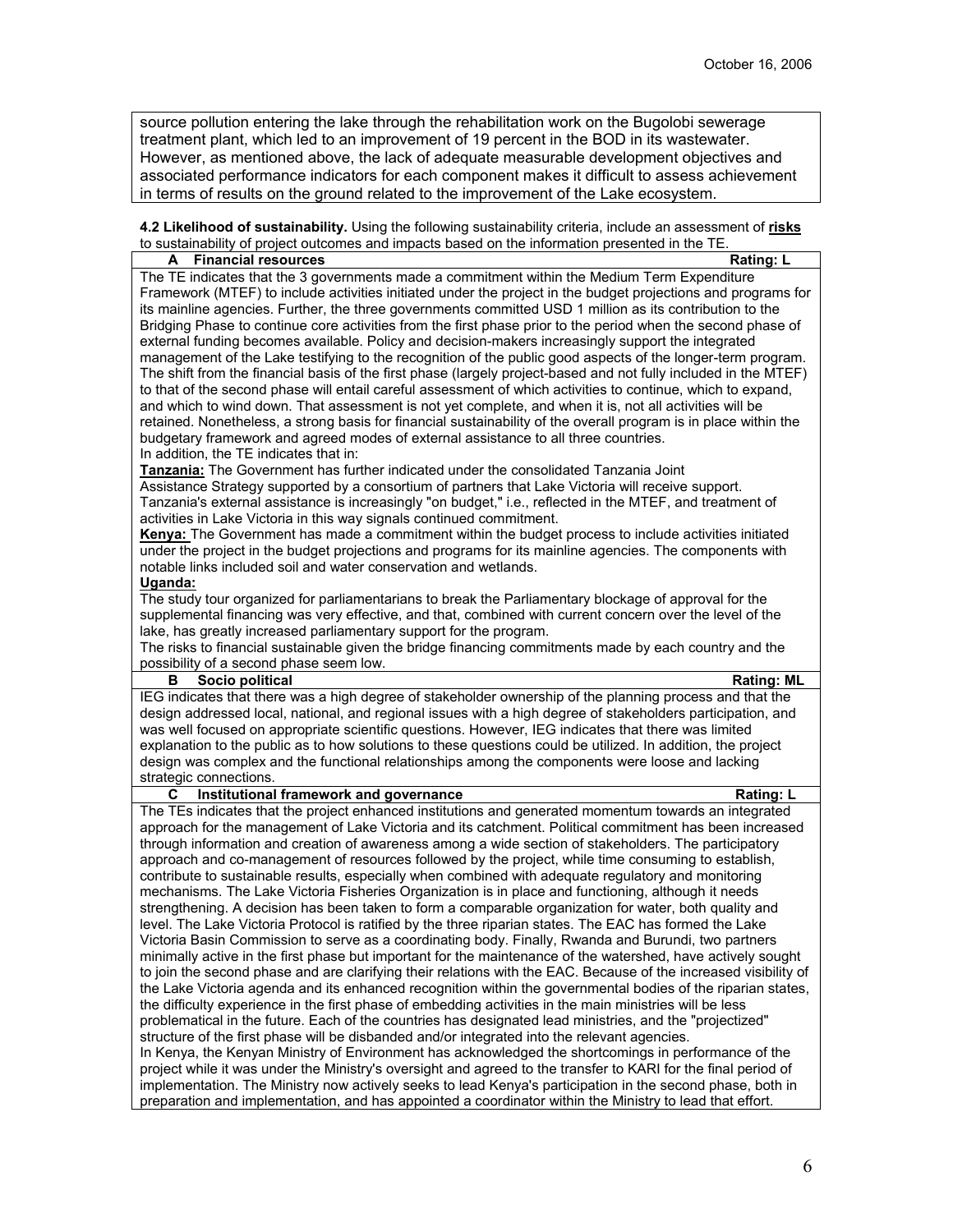KARI is eager to relinquish its present role and return to its core business of providing research to underpin improved agricultural practices that will serve the environment in the Lake Victoria basin. Because Kenya's contribution to the regional institutions is strong and the Ministry of Environment is showing commitment to resume responsibility for the Lake Victoria program under more promising circumstances than in the past, the outlook for institutional sustainability is good. Internal quality control and management processes (particularly for research) must be strengthened to enhance relevance and assure that the activities mainstreamed into the institutional structure are in fact delivering the needed results. For these reasons the outlook for institutional sustainability is good. Internal quality control and management processes (particularly for research) must be strengthened to enhance relevance and assure that the activities mainstreamed into the institutional structure are in fact delivering the needed results.

#### **D** Environmental Rating: U

The TEs indicates that through its soil and water and afforestation activities, the project affected, on a limited scale, the inflows caused by erosion. The project's contribution to reducing effluents through its planned priority investment activities in tertiary treatment was negligible. Continued over-exploitation of fisheries remains a concern, since the present offtake of Nile Perch is not within the range of catch estimated provisionally to be sustainable. The decline in the level of the lake during the first phase confirms the vulnerability of the level to changes in abstraction and precipitation. The research and consultative mechanism put in place under the project contributed toward actions that have drawn attention to the overabstraction, but it remains to be seen whether further and possibly irreversible damage will be avoided. The lake is presently rising as the rainy season ends, but the longer term prospect is not yet clear because decisions taken over the last two years within Uganda but outside the purview of this project have exacerbated the recent fall in the level of the lake. If not reversed, over extraction from the lake within Uganda will undermine the accomplishments of the first phase of the Lake Victoria program for all the partners, and radically shift the emphasis during the second phase toward preserving the level of the lake as the supreme priority over all others.

The current status of the fish stock, water quality, and the level of the lake confirm the need for clearly specified environmental indicators in the second phase and agreed and enforceable mechanisms to achieve the indicators. Furthermore, environmental assessment of the micro-projects should be enhanced and built into the environmental capacity of the local governments in the watershed.

Provide only ratings for the sustainability of outcomes based on the information in the TE:

| A | <b>Financial resources</b>                       | Rating: L         |
|---|--------------------------------------------------|-------------------|
| в | Socio political                                  | <b>Rating: ML</b> |
| C | Institutional framework and governance Rating: L |                   |
| D | Environmental                                    | Rating: U         |

#### **4.3 Catalytic role**

| a. Production of a public good                                                                    |
|---------------------------------------------------------------------------------------------------|
| b. Demonstration                                                                                  |
| c. Replication                                                                                    |
| d. Scaling up. According to IEG, the design included several pilots to test new technology on the |
| ground, but suffered from poor follow up to upscale and main stream results in the national       |
| agenda.                                                                                           |
|                                                                                                   |

#### **4.4 Assessment of the project's monitoring and evaluation system based on the information in the TE**

| A. M&E design                                                                                       | <b>Rating: MU</b> |
|-----------------------------------------------------------------------------------------------------|-------------------|
| According to IEG, the design of M&E was weak because there was no well defined result based         |                   |
| framework. The project very much needed an alternative to the log frame; i.e., a practical guide to |                   |
| action and clarity on the results expected. Key performance indicators were established late in     |                   |
| the implementation (in 2004) during an attempt to retrofit a log-frame.                             |                   |
| <b>B.</b> M&E plan Implementation                                                                   | Rating: MU        |
| According to IEG, implementation of M&E systems was weak, and this weakness was costly for the      |                   |
| performance of the project. Nevertheless, changes introduced at the MTR allowed                     |                   |
| implementation to accelerate within the components and eventually allowed funds to flow. The TE     |                   |
| indicates that the lack of adequate measurable development objectives and associated                |                   |
| performance indicators for each component made it difficult to assess achievement in terms of       |                   |
| results.                                                                                            |                   |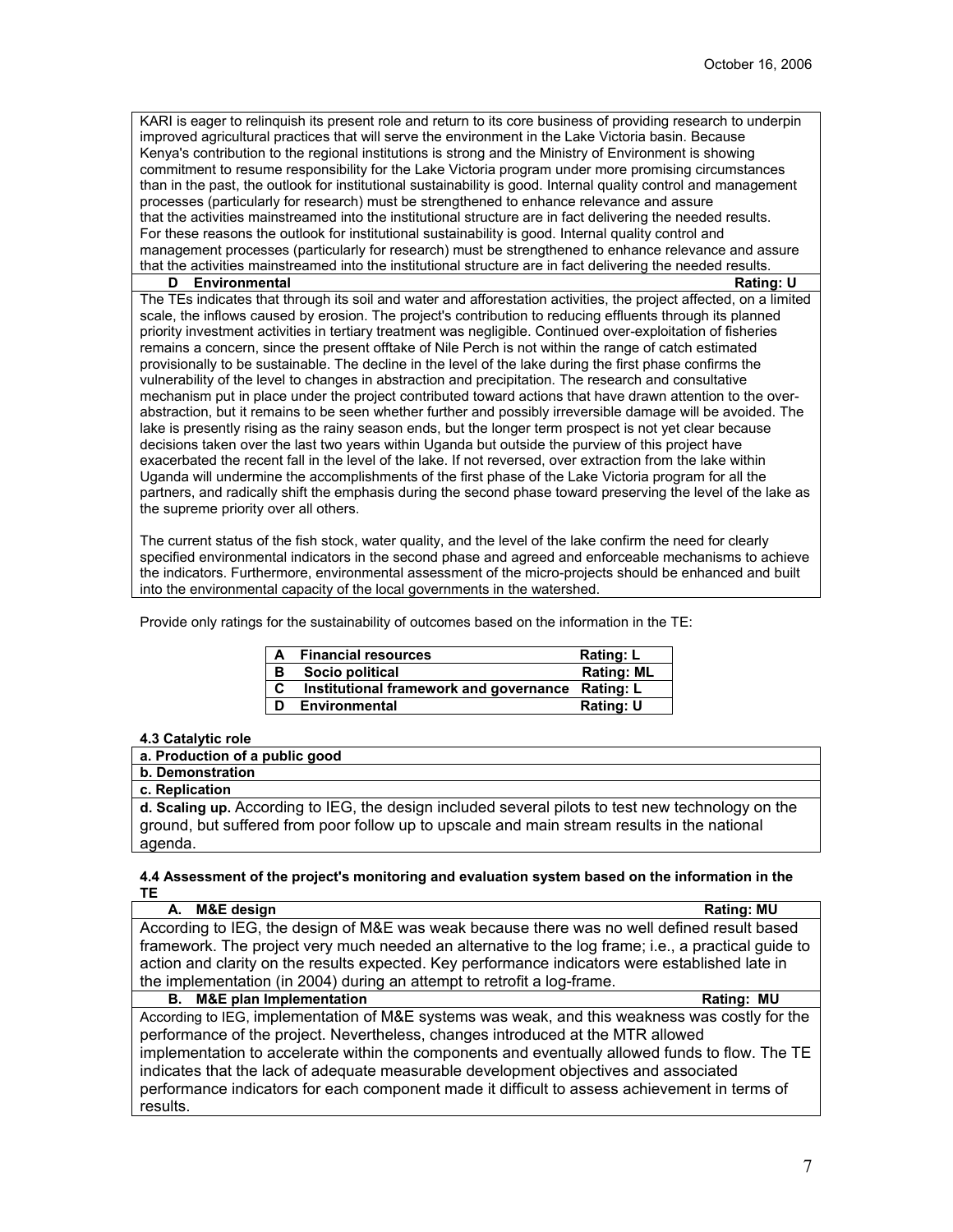#### **C.** M&E budgeted and properly funded Rating: U No

# **Can the project M&E system be considered a good practice?** No for the reasons above

#### **4.5 Lessons**

Project lessons as described in the TE

#### **What lessons mentioned in the TE that can be considered a good practice or approaches to avoid and could have application for other GEF projects?**

According to IEG:

1-Regional dimensions of national projects are vulnerable to failure if one of the partners do not deliver on agreed joint plans. Safeguards to mitigate such risks should be built into the design of regional programs.

2-Scientific research must be targeted, provide usable information for management decisions and be widely accessible.

3-The Basin perspective is critical to address the key environmental issues of large systems such as Lake Victoria.

4-Regional projects necessitate greater emphasis on clarity of project objectives, monitorable frameworks, at multiple levels, and adequate mechanisms for governance.

5-Capacity building has to address both current and projected needs of regional cooperation. 6-Implementation in the medium to longer term can be undertaken through strengthening national agencies and governmental structures.

7-Environmental benefits must be strongly linked to improved livelihoods for local people and communities.

**4.6 Quality of the evaluation report** Provide a number rating 1-6 to each criteria based on: Highly Satisfactory = 6, Satisfactory = 5, Moderately Satisfactory = 4, Moderately Unsatisfactory = 3, Unsatisfactory = 2, and Highly Unsatisfactory = 1. Please refer to document "GEF Office of Evaluation Guidelines for the verification and review of terminal evaluations" for further definitions of the ratings.

**4.6.1 Comments on the summary of project ratings and terminal evaluation findings from other sources such as GEF EO field visits, etc.**

Comments from Aaron Zazueta to IEG: The GEF Council approved this project as one regional project which the Bank subsequently divided into three projects.

Comments specific to Lake Victoria Kenya Project IEG Review.

· Overall the GEF EO agrees with the rating of Unsatisfactory for the project outcomes, with the rating of Unlikely for sustainability and the rating of Unsatisfactory for Borrower performance.

In Bank Performance the IEG review does not assess the reasons why the Bank continued with GEF component even though it canceled its loan. In your opinion did the Bank apply the same stewardship efforts to the GEF component as it did to the Bank's loan? Also since 2002 GEF required Implementing Agencies to retrofit to include a logframe for projects that had two or more years left in implementation. The Bank did not fulfill this requirement. This should also be considered in the rating of Bank performance.

Given the lack of financial reporting in the ICR, this ICR would not be rated as Satisfactory. Accountability of funds is an important criteria in rating terminal reports of GEF projects.

| 4.6.2 Quality of terminal evaluation report                                                                                                                                                                                                                                                                                                                                                                   | <b>Ratings</b> |
|---------------------------------------------------------------------------------------------------------------------------------------------------------------------------------------------------------------------------------------------------------------------------------------------------------------------------------------------------------------------------------------------------------------|----------------|
| A. Does the report contain an assessment of relevant outcomes and impacts of<br>the project and the achievement of the objectives? Yes, however, an<br>assessment of the reasons why the Bank continued with GEF component<br>even though it canceled its loan. The question of whether the Bank applied<br>the same stewardship efforts to the GEF funds as it did to the Bank's loan<br>remains unanswered. | MS             |
| B. Is the report internally consistent, is the evidence complete/convincing and                                                                                                                                                                                                                                                                                                                               | S              |
| are the IA ratings substantiated? IEG indicates that the TEs provided well                                                                                                                                                                                                                                                                                                                                    |                |